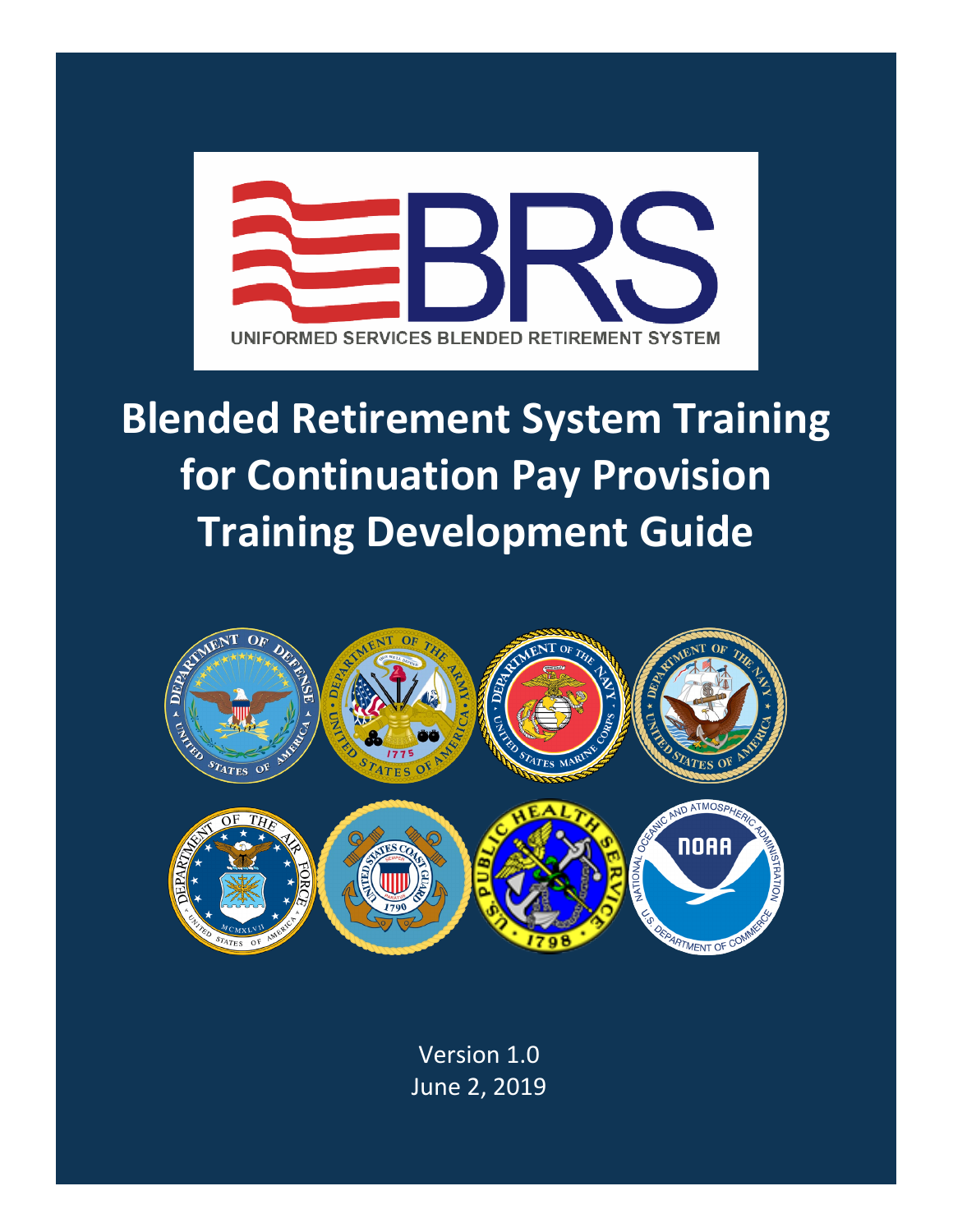| <b>Version</b> | <b>Date</b> | Description of changes and person responsible<br>for making changes |
|----------------|-------------|---------------------------------------------------------------------|
| 1.0            | 06/02/2019  |                                                                     |
|                |             |                                                                     |
|                |             |                                                                     |
|                |             |                                                                     |
|                |             |                                                                     |
|                |             |                                                                     |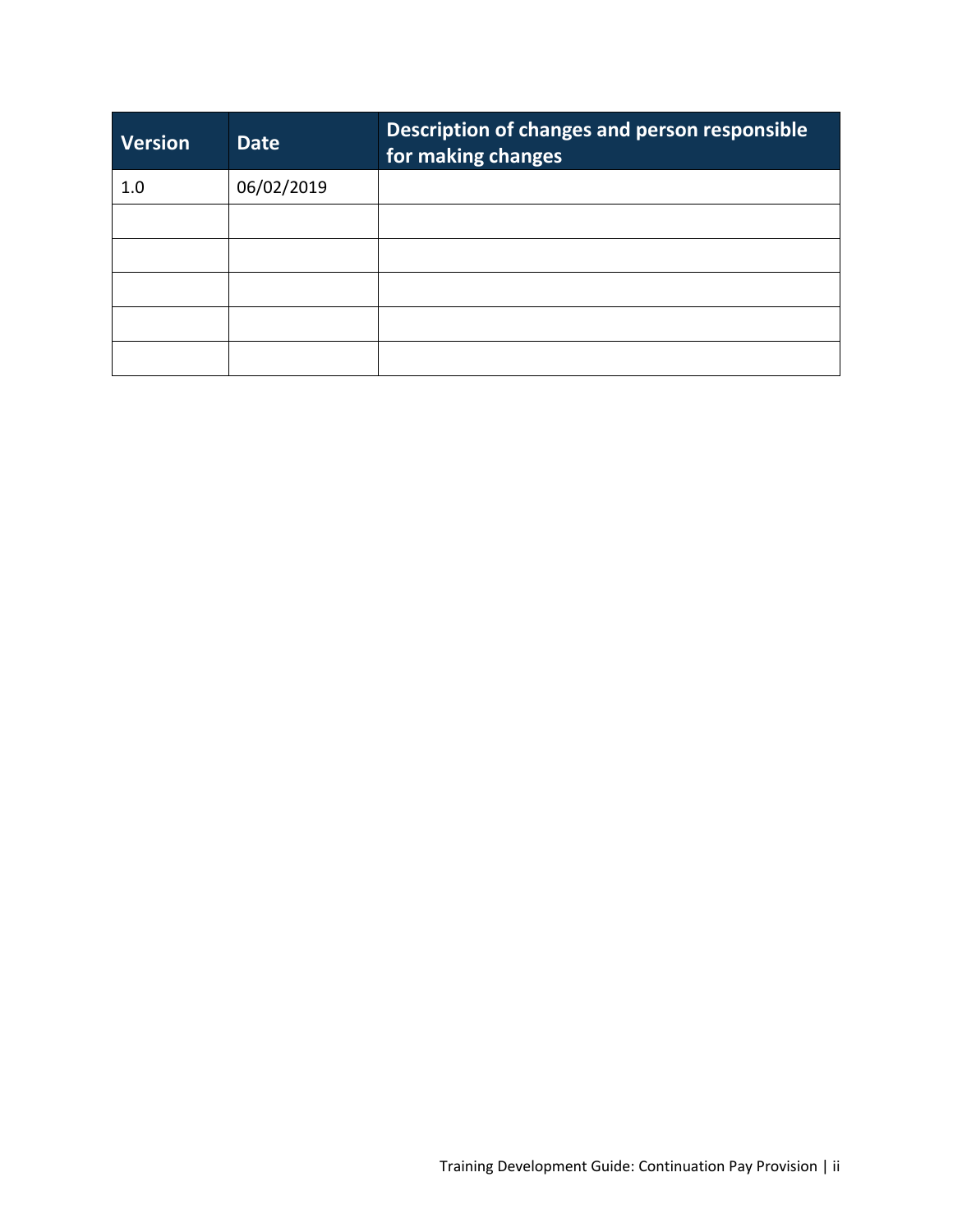# **Table of Contents**

| SECTION 1 - THE BLENDED RETIREMENT SYSTEM CONTINUATION PAY PROVISION  2          |  |
|----------------------------------------------------------------------------------|--|
|                                                                                  |  |
|                                                                                  |  |
| SECTION 2 - THE BLENDED RETIREMENT SYSTEM CONTINUATION PAY                       |  |
|                                                                                  |  |
|                                                                                  |  |
| SECTION 3 - THE BLENDED RETIREMENT SYSTEM FINANCIAL IMPLICATIONS OF CONTINUATION |  |
|                                                                                  |  |
|                                                                                  |  |
|                                                                                  |  |
|                                                                                  |  |
|                                                                                  |  |
|                                                                                  |  |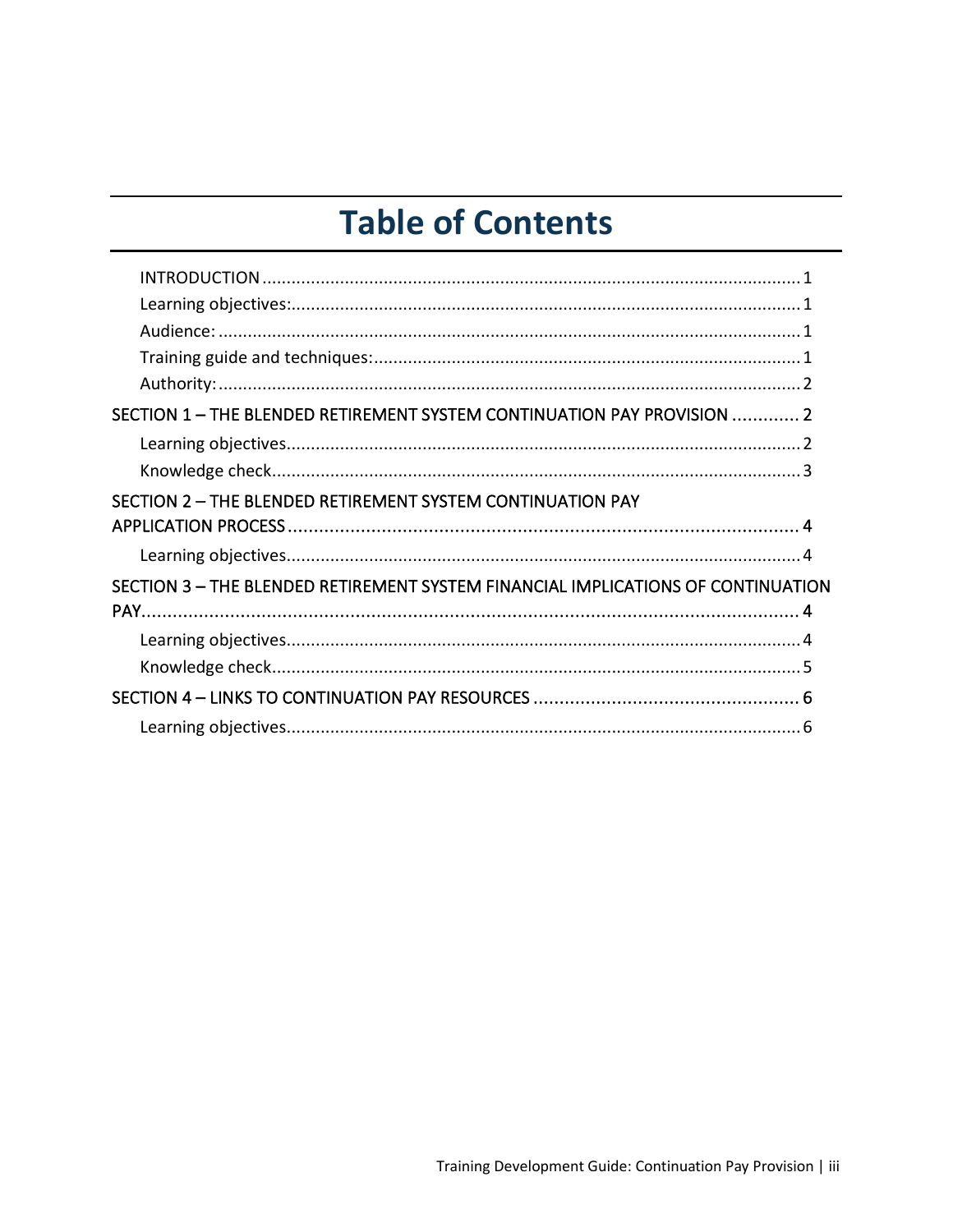# **INTRODUCTION**

Continuation pay is authorized under Section 356 of Title 37, U.S.C. Members of the uniformed services who are covered by the Blended Retirement System (BRS) are eligible for continuation pay.

The Continuation Pay Training Development Guide is designed to assist the uniformed services in developing training that supports the financial literacy training requirements under subsection (a) of Section 992 of Title 10, U.S.C. as it pertains to the BRS.

### **Learning objectives:**

- Understand the features of continuation pay.
- Understand the continuation pay application process of the applicable uniformed service.
- Understand the financial implications of continuation pay.
- Discover links to resources.

### **Audience:**

This guide is intended for use by the uniformed services to develop training that meets the outlined required learning objectives for active duty and Reserve Component members entitled to receive continuation pay.

# **Training guide and techniques:**

This training development guide provides key required learning objectives and sample knowledge checks for each learning section. The uniformed services may determine how best to conduct the knowledge checks to recap the required learning objectives.

The uniformed services may utilize audio-visual materials, interactive discussion, and supplementary reading, handouts and resources to meet course learning objectives. The uniformed services may determine additional learning objectives inclusive to the service member's understanding of the continuation pay provision for their service. This may include published guidance related to continuation pay specifics, such as rates and the application process.

Additional learning objectives for DoD Components specific to the continuation pay touchpoint are outlined in Directive-Type Memorandum 19-009, "Financial Readiness Common Military Training Requirements." However, the uniformed services may choose to include these learning objectives in their developed training and products.

### **Authority:**

• Public Law 114-92, National Defense Authorization Act for Fiscal Year 2016, sections 631-635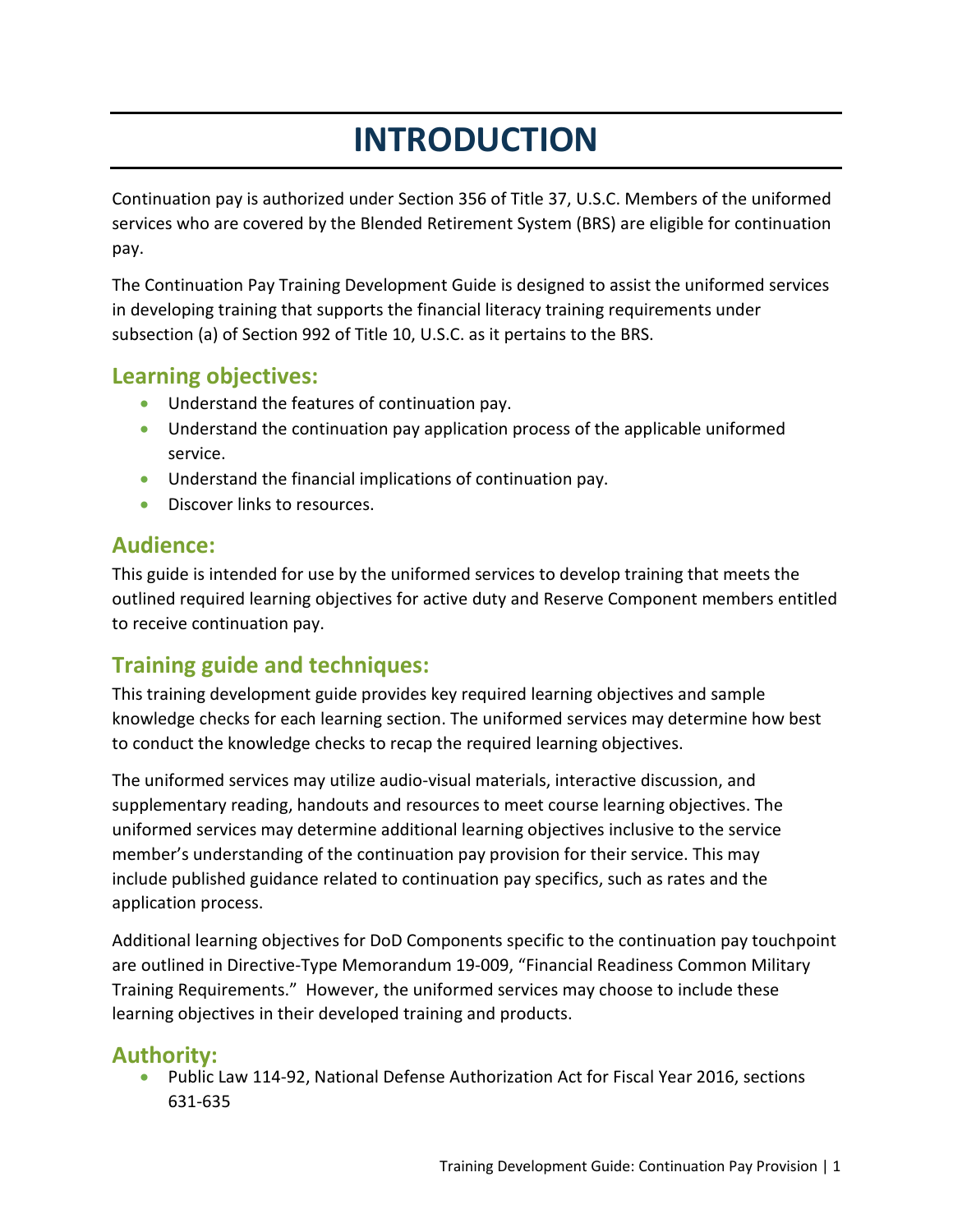- Public Law 114-328, National Defense Authorization Act for Fiscal Year 2017, sections 631-634
- Deputy Secretary of Defense Memorandum, "Implementation of the Blended Retirement System," Jan. 27, 2017
- Directive-Type Memorandum Draft-146, "Financial Readiness Common Military Training"
- Title 10, U.S. Code, Section 992

# **Section 1 – The Blended Retirement System Continuation Pay Provision**

#### **Learning objectives**

- $\checkmark$  Describe continuation pay.
- Explain who is eligible for continuation pay.
- $\checkmark$  Describe when a member can receive continuation pay.
- Explain why continuation pay is being offered.
- Explain how continuation pay is calculated and disbursed.
- $\checkmark$  Describe where assistance is available with continuation pay and financial planning.

This section introduces the provision of continuation pay and explains:

- **What is continuation pay?**
	- 1. Under BRS, continuation pay is a one-time, mid-career bonus payable between the completion of eight and 12 years of service.
	- 2. This one-time bonus payment is in addition to any other career field-specific incentives or retention bonuses you may receive or otherwise be eligible to receive.
- **Who is eligible to receive continuation pay?**
	- 1. Uniformed service members enrolled in the BRS who agree to perform additional obligated service are eligible.
	- 2. The uniformed services will determine the commitment, but it must be a minimum of three years.
- **When can a member receive continuation pay?**
	- 1. Continuation pay may be paid after the completion of eight years but before completion of 12 years of service based on the member's pay entry base date.
	- 2. The uniformed service, not the member, determines the timing of the payment.
- **Why is continuation pay offered?**
	- 1. Continuation pay is a retention tool utilized by the uniformed services to manage the size of the force.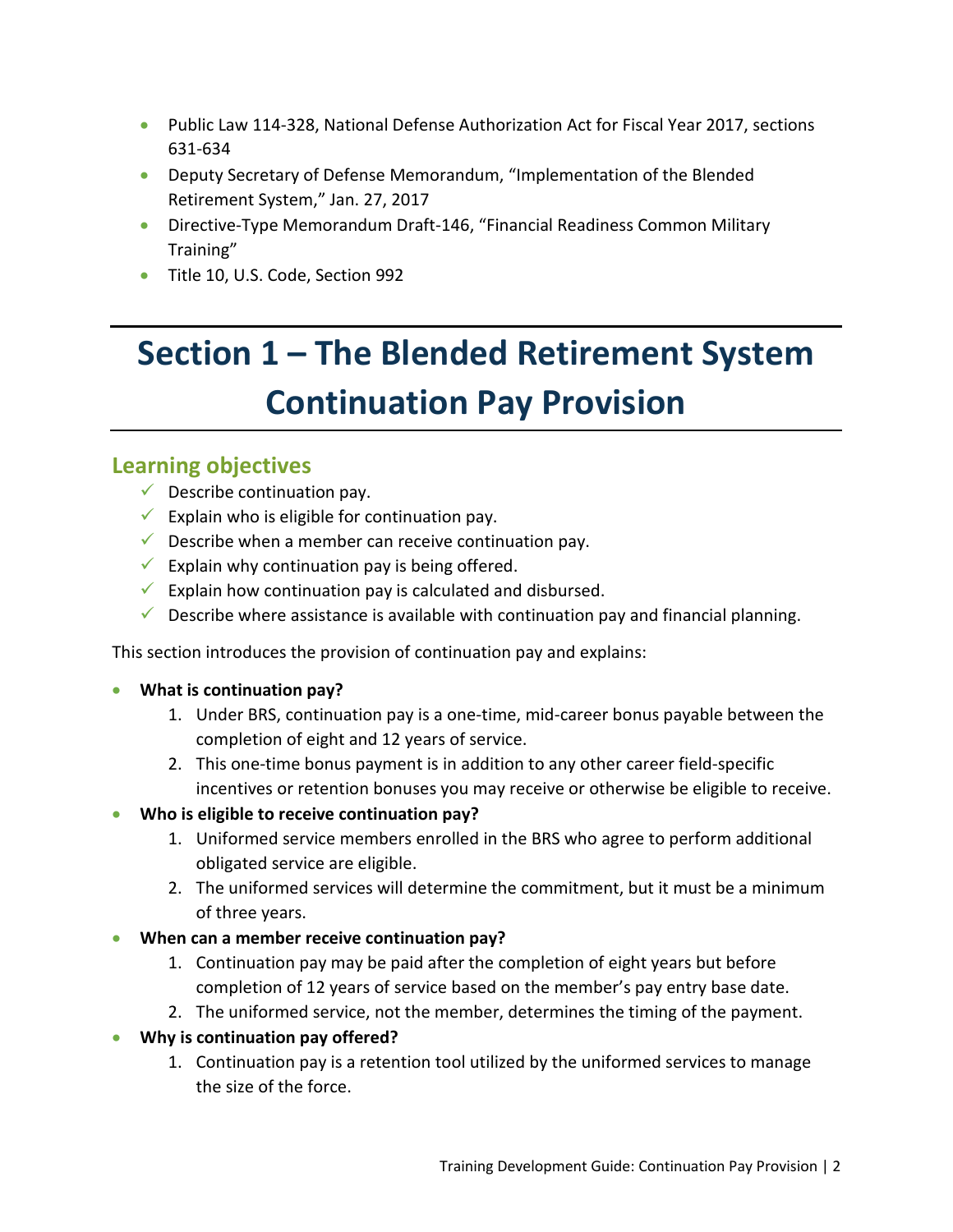#### • **How is continuation pay calculated and disbursed?**

- 1. Explain the pay multiplier for active and Reserve Components.
- 2. Continuation pay may be received in a single lump sum or a series of equal installments over up to four consecutive years.
- 3. Each uniformed service publishes guidance related to continuation pay rates. Rates for continuation pay depend on a number of factors, including specific needs of the service. This might include, for example, retention rates or the need to incentivize hard-to-retain career fields.
- 4. The uniformed services publish service-specific guidance related to continuation pay rates. [Note: Services should provide links to service-specific guidance for continuation pay.]
- **Where is assistance available on continuation pay and financial planning?**
	- 1. Military service personnel centers
	- 2. Personal financial manager or counselor
	- 3. Personal financial management education

## **Knowledge check**

#### **Q. When are members eligible for payment of the continuation pay provision?**

**A.** The continuation pay provision is eligible to be paid after the completion of the eight years of service but no later than the completion of the 12th year of service.

#### **Q. What factors influence the rates for continuation pay?**

**A.** Rates for continuation pay depend on a number of factors specific to the needs of each uniformed service (e.g., retention rates or the need to incentivize retention in certain career fields).

#### **Q. How long is the obligated service commitment required to receive continuation pay?**

**A.** The individual uniformed services will determine the commitment, but it cannot be less than three years.

#### **Q. Where can service members find assistance with continuation pay and financial planning?**

**A.** Service members can find assistance at military personnel service centers and from personal financial managers or counselors.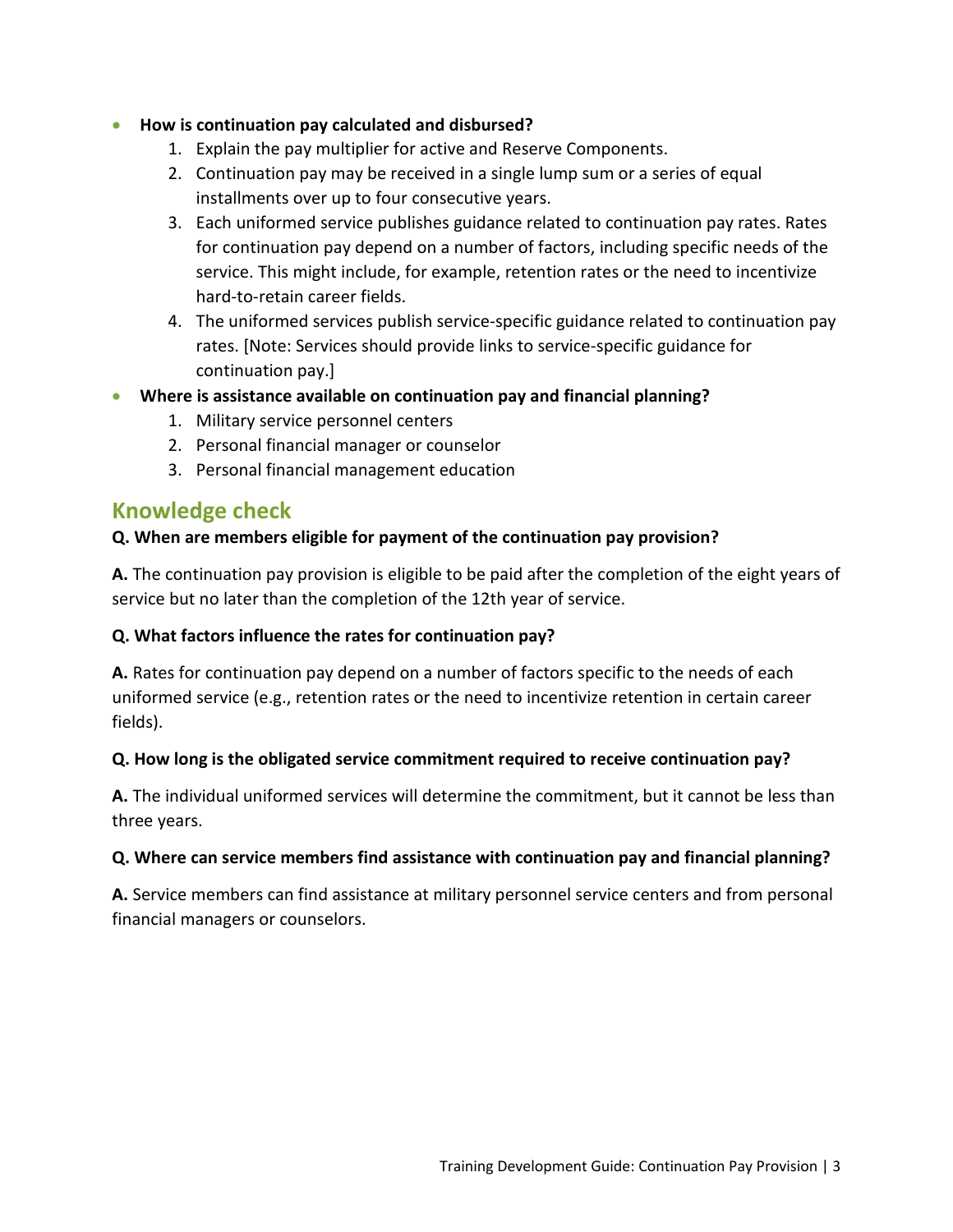# **Section 2 – The Blended Retirement System Continuation Pay Application Process**

### **Learning objectives**

- $\checkmark$  Understand the continuation pay application process.
- $\checkmark$  Understand how a continuation pay application is processed.

*[Note: For this section, each uniformed service must document how a member applies for continuation pay and how the application is processed by their service.]*

# **Section 3 – The Blended Retirement System Financial Implications of Continuation Pay**

## **Learning objectives**

- $\checkmark$  Understand the tax implications of continuation pay.
- $\checkmark$  Describe the conditions and limitations of continuation pay contributions to TSP.
- $\checkmark$  Describe the options members have for using their continuation pay.
- $\checkmark$  Describe the continuation pay obligated service commitment requirements.

This section discusses financial considerations when receiving continuation pay. Receiving a one-time, and potentially large, payment may affect that year's tax liability. Members' use of continuation pay is at their discretion. Consider the available options when deciding the best use of continuation pay. An additional service obligation accompanies this provision, and service members may be required to pay back some or all the amount received if the obligation is not met.

- **What are the tax considerations of continuation pay?**
	- 1. Continuation pay is earned income and, as such, there may be, depending on individual circumstances, federal, state and local income tax implications. DFAS will withhold federal and state taxes on continuation pay. Service members should consider consulting a personal financial manager, personal financial counselor or tax specialist on whether it is advisable to request additional money be withheld.
	- 2. Combat Zone Tax Exclusion (CZTE) withholding rules will apply to all continuation pay installments if a member first agrees to additional service in exchange for continuation pay while stationed in a CZTE area.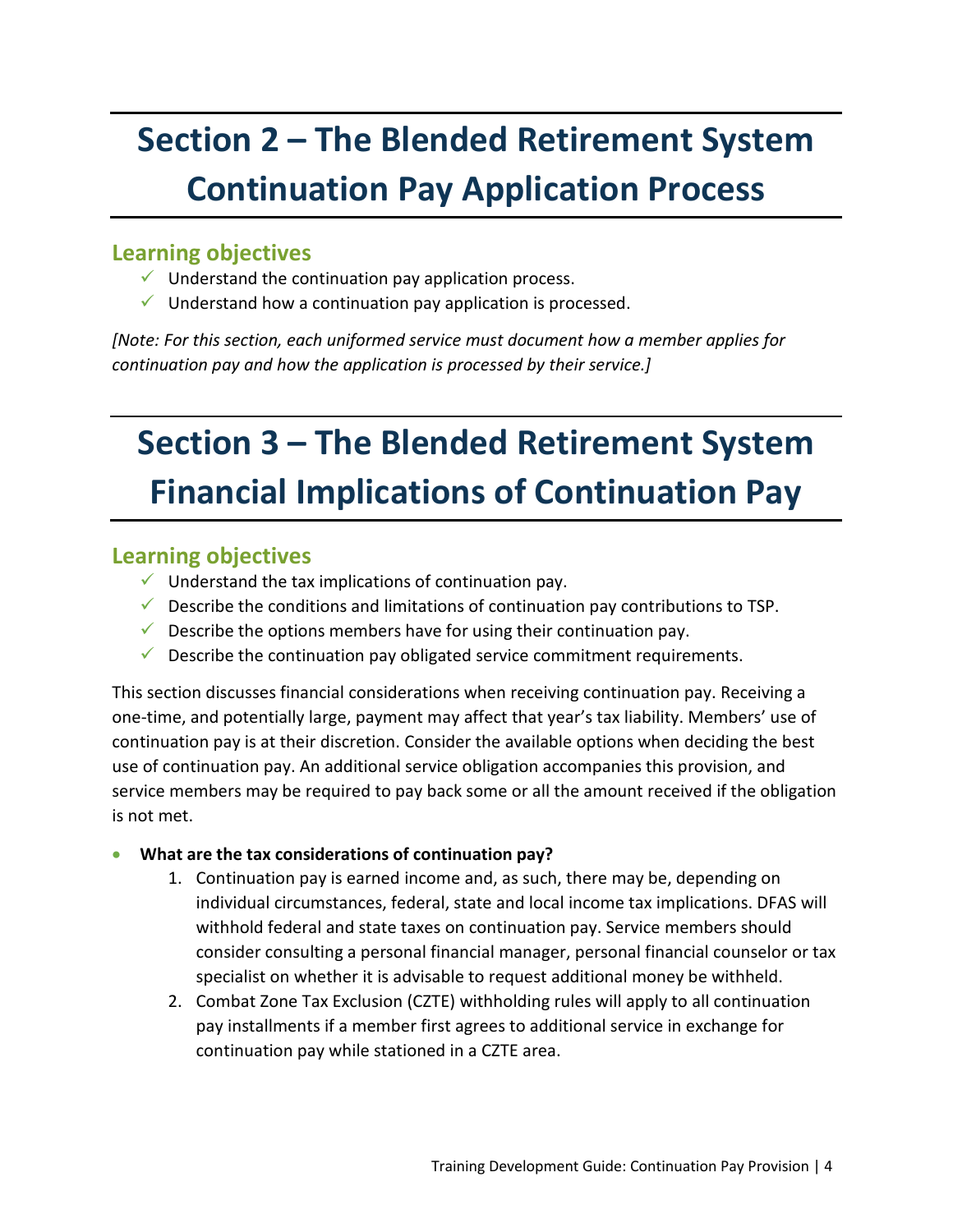- **What are the conditions and limitations of investing continuation pay into the Thrift Savings Plan?**
	- 1. Continuation pay, like other forms of special pay, bonuses and incentives, may be invested into TSP.
	- 2. Plan carefully when investing in TSP and other 401K-type accounts to maximize government contributions and preclude excess contributions (IRS limitations).
	- 3. When the maximum annual contribution to the TSP is reached, no additional contributions or matching funds can be invested until Jan. 1 of the following year.
	- 4. There are no matching contributions on continuation pay invested into TSP.

#### • **What should I do with my continuation pay?**

- 1. Continuation pay provides service members with additional money above their basic pay, incentive pay and other compensation. Here are some options service members may want to consider:
	- a. **Pay down debt**. Do you have credit card debt, student loan debt or other kinds of debt? Is the interest you are accumulating more than the required minimum payment? Consider paying off higher-interest debts first. (Tip: Add extra money to payments you make for a quicker payoff.)
	- b. **Save it**. Do you have an emergency fund in a savings or money market account? Set one up or increase your savings. (Tip: Maximize the annual percentage rate, and review terms of agreement before placing money into any account.)
	- c. **Invest it.** Are you looking toward a more prosperous future? Consider putting your continuation pay to work in your TSP account, an IRA or a 529 college savings plan. (Tip: Be aware of annual contribution limits on retirement accounts. Review your spending plan and talk to an investment professional before investing.)
	- d. **Talk to an expert.** Speak with a personal financial manager or counselor about your financial situation.
- **What are the implications of the failure to meet obligated service requirements or maintain skills?**
	- 1. Failure to meet obligated service commitments or maintain skills for the career field in which the continuation pay was calculated could subject the service member to termination and/or repayment of the continuation pay, as appropriate.

# **Knowledge check**

#### **Q. True or False: Continuation pay is considered earned income and may be subject to federal, state and local taxes.**

**A.** True. Service members should take into consideration the effect continuation pay may have on their income tax liability.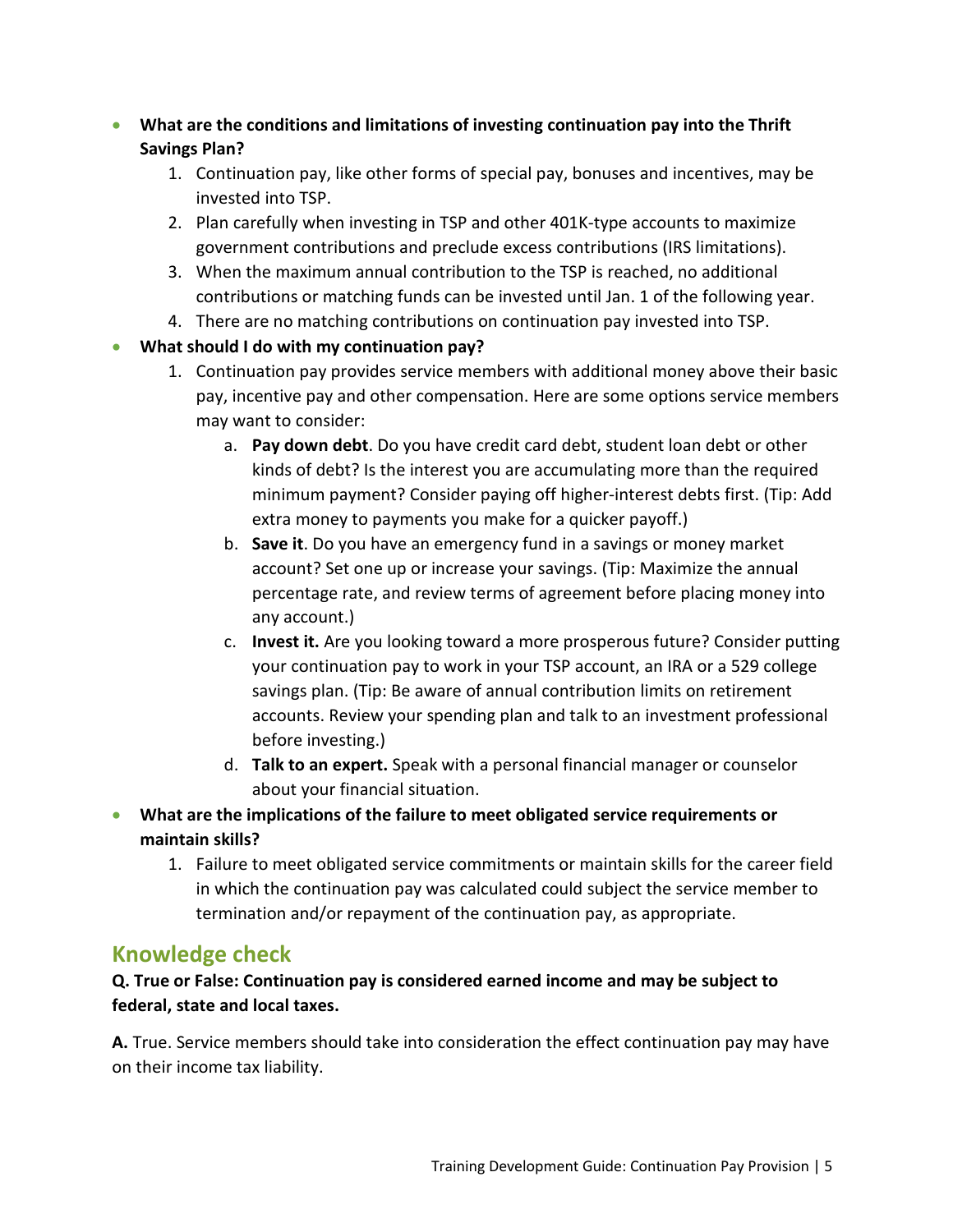#### **Q. What factors should be considered before continuation pay is invested in the Thrift Savings Plan?**

**A.** Like other forms of pay, continuation pay can be invested into your TSP. However, it is not subject to matching and cannot exceed the annual IRS contribution limit.

#### **Q. Are there restrictions on what you can do with your continuation pay?**

**A.** No, but you should review your spending plan or talk to a personal financial manager or counselor about your own financial situation.

#### **Q. What is the effect on continuation pay if the service member fails to complete the obligated service requirement or maintain his or her skill qualifications?**

**A.** The service member risks having to pay back some or all the continuation pay if he or she fails to complete the obligated service requirement or maintain the necessary skills for their career field.

# **Section 4 – Links to Continuation Pay Resources**

## **Learning objectives**

 $\checkmark$  Understand what additional resources are available.

This section provides links to additional sources of information.

- Where can I go for more information/resources?
	- o Sites where you can find more information:
		- [Uniformed Services Blended Retirement System Policy](https://militarypay.defense.gov/Portals/3/Documents/Blended%20Retirement/Combined%20BRS%20Policy%20Document.pdf?ver=2018-09-19-094018-610)
		- **[The Uniformed Services Blended Retirement System FAQs](https://militarypay.defense.gov/Portals/3/Documents/BlendedRetirementDocuments/BRS%20Frequently%20Asked%20Questions%2003282018.pdf?ver=2018-03-28-235150-797)**
		- **[The Blended Retirement System Continuation Pay Basics](https://militarypay.defense.gov/Portals/3/Documents/BlendedRetirementDocuments/Fact%20Sheet-Continuation%20Pay.pdf?ver=2017-12-08-134845-997)**
		- [Locate Your Installation Personal Financial Manager](https://installations.militaryonesource.mil/)
- URLs:
	- 1. Familiarize yourself with the Uniformed Services Blended Retirement System Policy: [https://militarypay.defense.gov/Portals/3/Documents/Blended%20Retirement/Combin](https://militarypay.defense.gov/Portals/3/Documents/Blended%20Retirement/Combined%20BRS%20Policy%20Document.pdf?ver=2018-09-19-094018-610) ed%20BRS%20Policy%20Document.pdf?ver=2018-09-19-094018-610
	- 2. Visit the Uniformed Services Blended Retirement System FAQs site: [https://militarypay.defense.gov/Portals/3/Documents/BlendedRetirementDocuments/B](https://militarypay.defense.gov/Portals/3/Documents/BlendedRetirementDocuments/BRS%20Frequently%20Asked%20Questions%2003282018.pdf?ver=2018-03-28-235150-797)